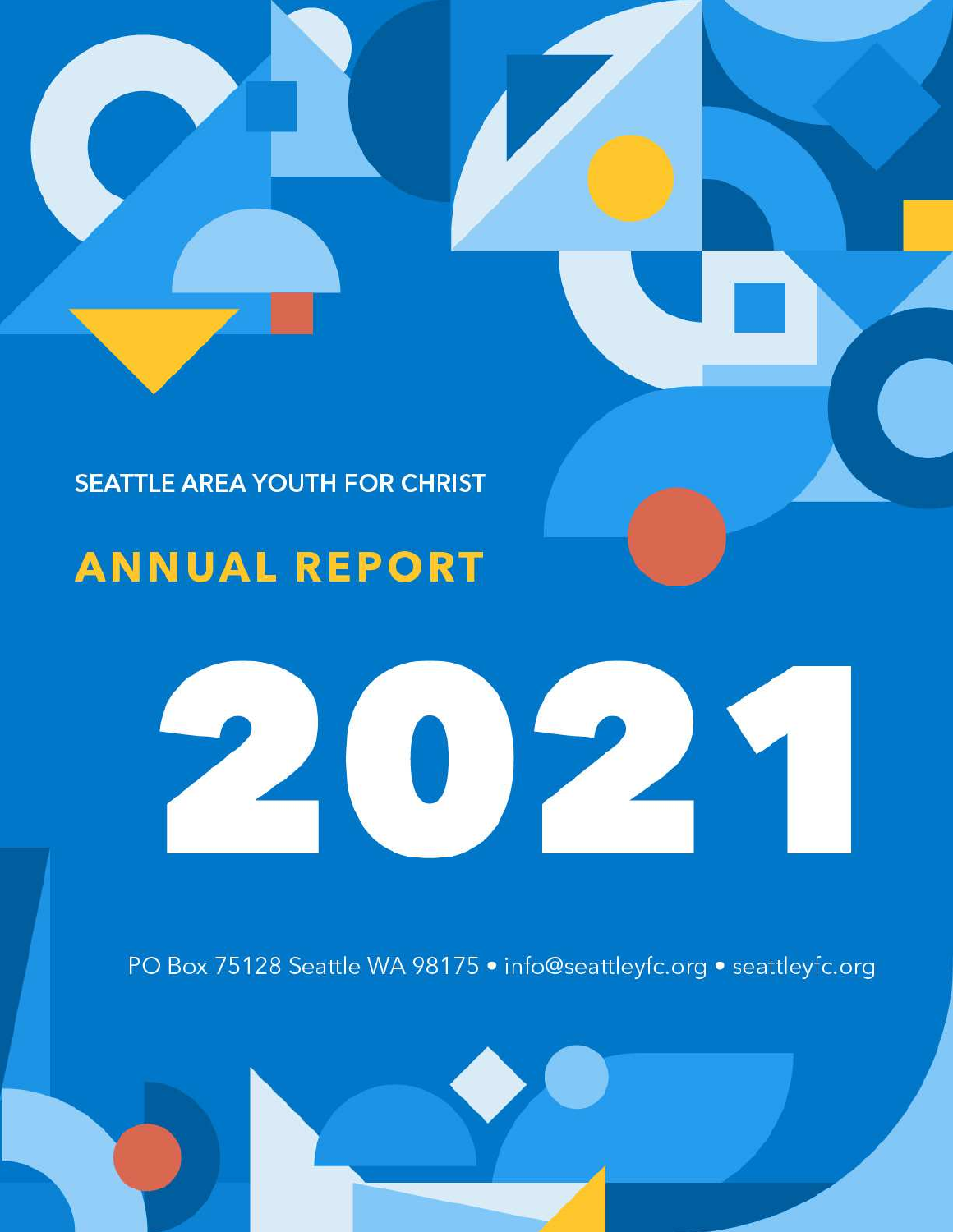#### 02 | ANNUAL REPORT 2021

# **LIVING IN HOPE**

We were blessed with another year of ministry that has taught us so much in 2021. We recognize that the pandemic has made it difficult to do ministry, but not impossible, and God has been faithful through it all. We learned that our youth are resilient as they continue to navigate around countless obstacles. We have seen staff persevere and find creative ways to stay connected with youth and families. We have also experienced church and community partners come together in unity in supporting families of the communities that we serve. All of this was made possible by the grace and faithfulness of God. Every blessing in 2021 was made possible because Seattle Area Youth for Christ leaned in and remained in Him, and God has sustained us.

As we enter 2022, we continue to lean into hope. All of our ministry sites are back up and running and we are excited to see what else God has in store for us in this new year. Scripture reminds us that "*suffering produces perseverance; perseverance, character; and character hope* (Romans 5:3-5)." We are encouraged and committed to live out that hope as God gives us opportunities to share the good news with the youth, families, and the communities that we serve. After persevering through a challenging 2021, we look forward to 2022 with great hopes of how God will guide us.

In Christ,

John Reid Executive Director

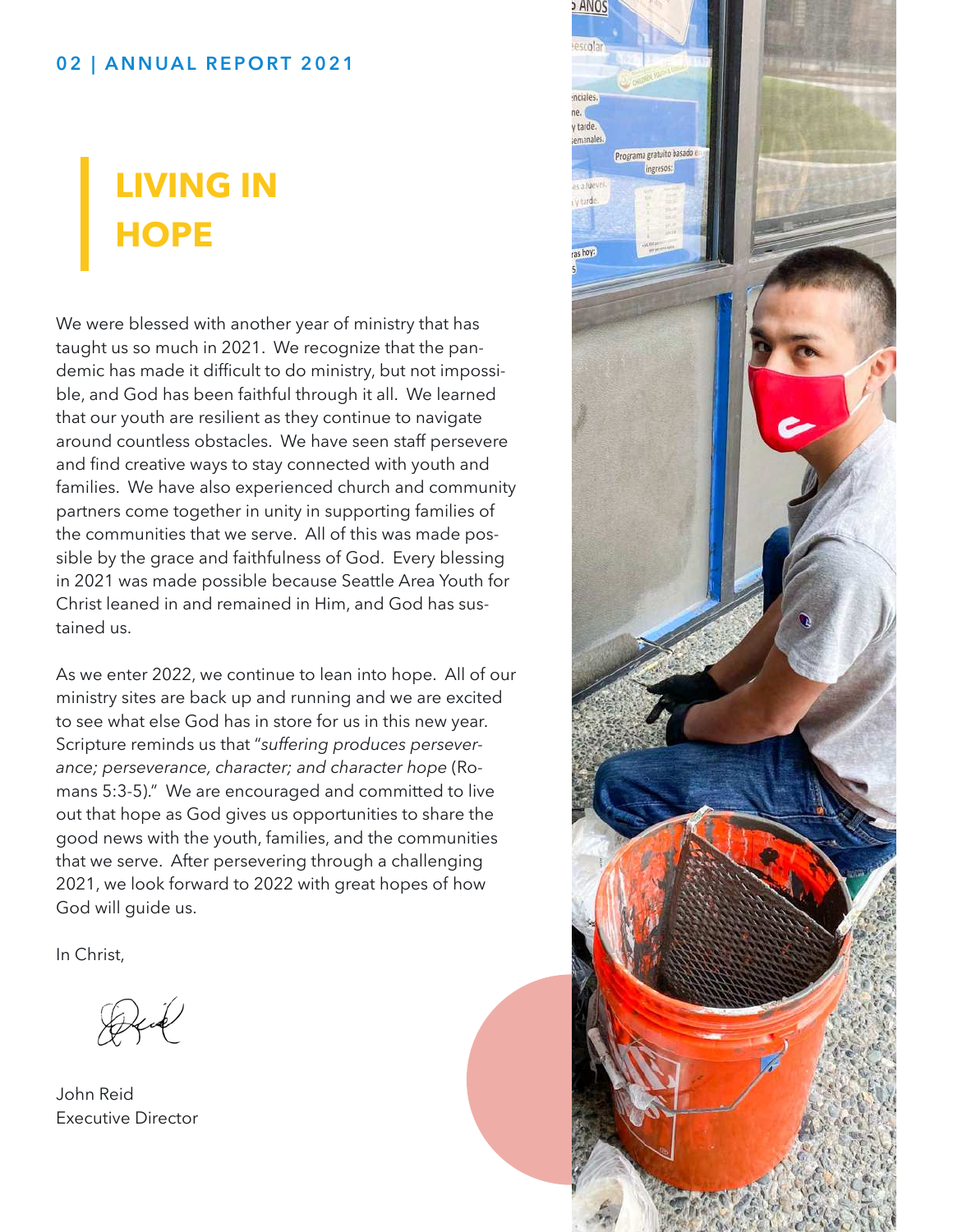## **A YEAR IN REVIEW: MINISTRY IN 2021**

#### CULTURED NIGHTS

By far the biggest highlight of 2021 was the return to in-person ministry at each of our ministry sites. Yet a return to in-person ministry didn't simply mean a "return to normal" because the last couple years have encouraged us to think creatively about the ministry we do.

One of the byproducts of this creativity was our regularly scheduled *Cultured Nights*. In pre-COVID times, all *Cultured* gatherings took place in our studio space, which made for pretty tight quarters. With the need to socially distance, our *Cultured* team began a series of gatherings outside of Rainier Beach Middle School which included live musical performances, games and contests, and a Gospel presentation by our *Cultured* ministry director Mike Davis.

In addition to partnering with the school to host the event, we also partnered with our friends at Community Passageways as well as members of Emerald City Bible Fellowship who provided a peaceful presence so that our students could have a safe space to gather.

We are so grateful for the vibrant partnerships we have with local schools, local churches, and other community organizations to engage with the students in our midst.





#### GOLF TOURNAMENT

The 49th Annual Seattle YFC Golf Classic was wetter and colder than we expected it to be, but we were absolutely thrilled by the support shown by the 84 golfers who persevered through 18 rainy holes at the Golf Club at Newcastle. Those golfers, along with our 16 sponsors, helped us raise more than \$65,000.

Despite the weather, the feedback we received from the participants was outstanding. So many commented on how grateful they were to be playing again after the tournament took a hiatus in 2021.

We are already looking forward to the 50th Annual Seattle YFC Golf Classic on Friday, June 10 at The Golf Club at Newcastle.



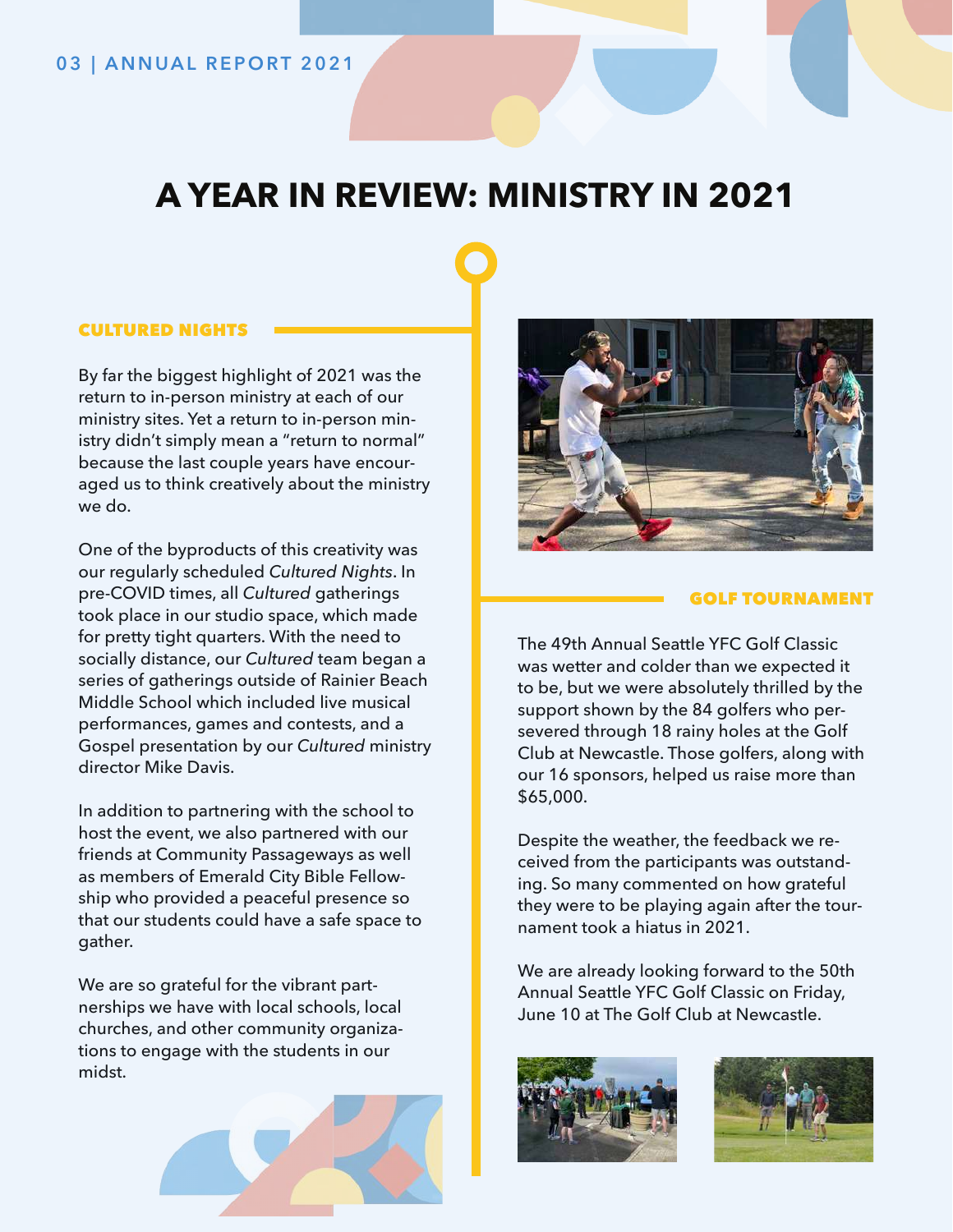In July, our ministry sites came together and planned a three-day local camp for our students. The first day was spent in Monroe doing field games, the second day was spent at Green Lake in Seattle, and the final day was spent at a skating rink in Federal Way.

Each day of the camp included testimonies by our college interns as well as a Gospel presentation by one of our staff members. Our students had a blast throughout the week as evidenced by the fact that the number of students participating grew dramatically with each day. Many of these students were new to YFC and our staff has been able to remain connected with them in the months that followed.



#### DROP-IN CENTER

This fall we launched our Casino Road Drop-In Center. The center is open on Tuesdays and Thursdays from 2:30pm-5:30pm. On Tuesdays, the drop-in time leads into our City Life Program. On Thursdays, the drop-in time leads into our Student Leader training.

We are so excited to create this space for our students to get help with homework, get something to eat, and spend time with one another in a safe and welcoming environment.



#### SUMMER DAY CAMPS **CONSUMING A REPORT 2021**



#### NEW & RETURNING INTERNS

In September, we began a new internship calendar with seven amazing interns serving at our various ministry sites. The majority of these interns were returning for their second year as we have witnessed a great benefit to having interns serve for multiple years. Additionally, our two newest interns are former students at the ministry sites at which they now serve.

We are continually thankful for the young people who have stepped into this leadership role. From serving directly with students to providing administrative support behind the scenes, we are glad to be able to partner with these amazing young people to transform the lives of students and their communities in the Seattle area.

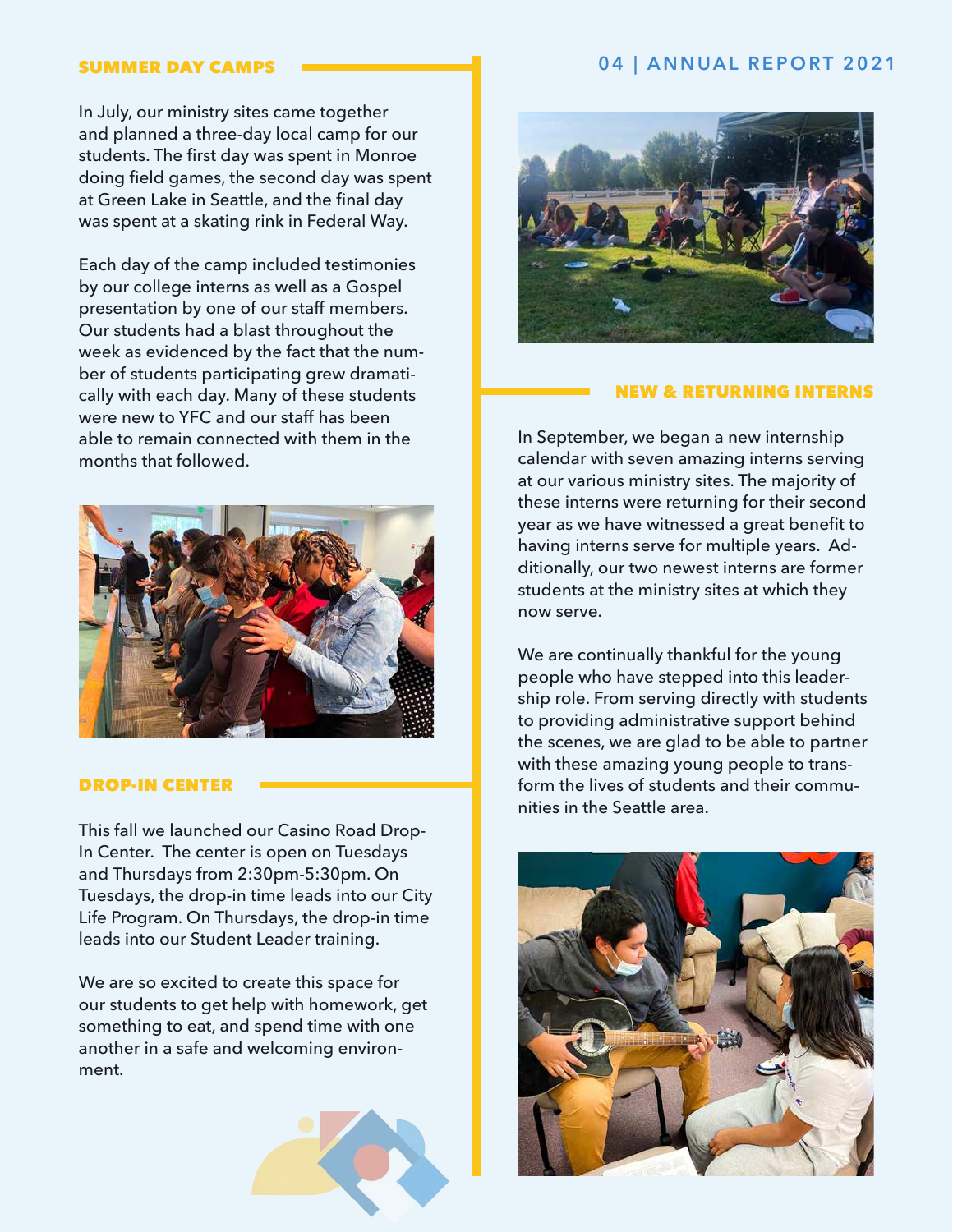### 05 | ANNUAL REPORT 2021 **EVENING OF HOPE**



#### TURKEY BOWL

On the Wednesday before Thanksgiving, more than 50 students and staff from our four ministry sites gathered for our annual Turkey Bowl celebration at Sambica Camp and Retreat Center in Bellevue. We are grateful to Sambica for being a wonderful host and grateful to Ezell's Famous Chicken who generously provided a hearty Thanksgiving meal for our students. It was a perfect way to kick off the holiday weekend.



In October, we hosted An Evening of Hope, our first attempt at a hybrid banquet. Over 80 people attended the in-person gathering at the Hyatt Regency on Lake Washington and dozens more joined us online as the event was streamed on Facebook Live and Youtube Live. Through a combination of pre-recorded videos and live performances, our students and staff reflected on the ways in which suffering leads to perseverance, perseverance leads to character, and character leads to hope.



#### CHRISTMAS SWEATSHIRTS

Continuing another annual tradition, we distributed approximately 150 "Christmas hoodies" to students, interns, and volunteers. Providing these gifts to our students allows them to represent Seattle YFC in a stylish way. More importantly, these gifts help our students feel seen and loved.

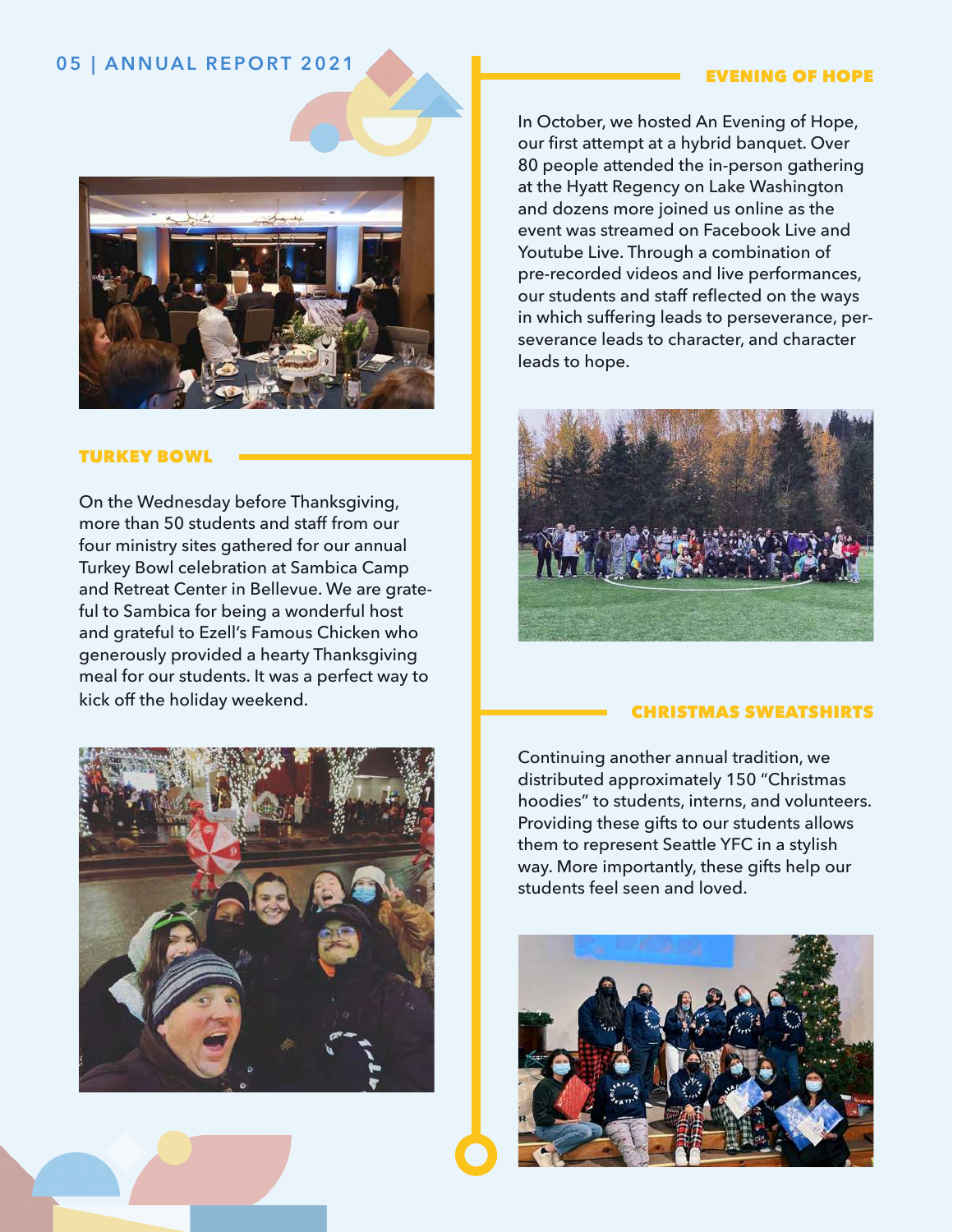## **FINANCIAL SUMMARY**



*The numbers above reflect our most recent fiscal year, which ran from July 2020 - June 2021.*

We are so thankful for the ways in which those in our communities have surrounded us with support.

During the 2020-21 Fiscal Year, we gratefully received support from:

- **68 new giving partners**
- **15 new monthly supporters**
- **Faithful support from 258 different individuals, households, businesses, and foundations.**

If you're reading this report, you've played a role in what God is doing through Seattle YFC and we are so grateful for your partnership!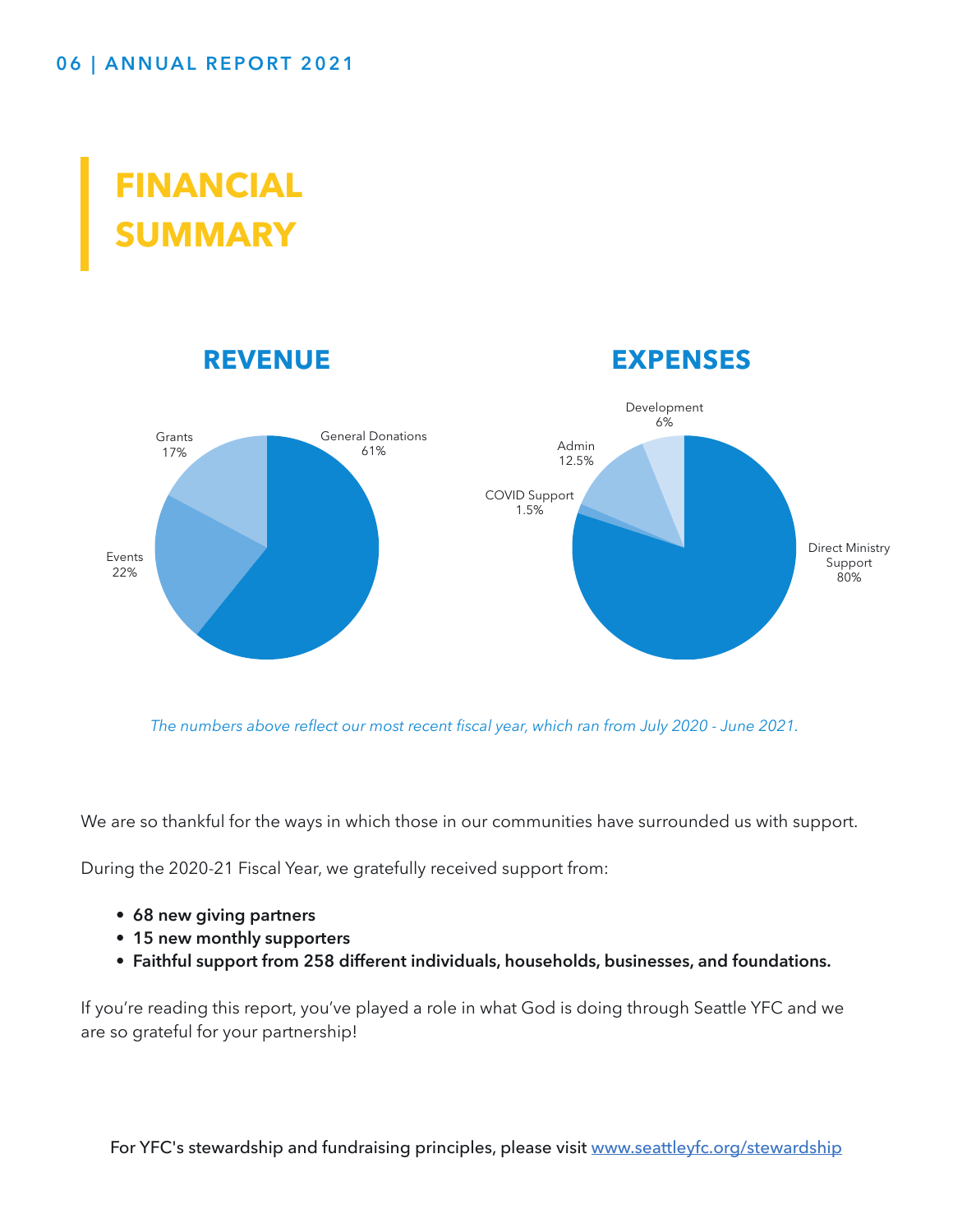# **CHURCH PARTNERS**

Seattle YFC intentionally partners with like-minded organizations and churches to make a lasting impact on the lives of students and see communities transformed. As we continue to engage kids, we hope to continue to collaborate to equip urban youth with the necessary resources to thrive where they live, lead in their communities, and pursue Christ in their lives.